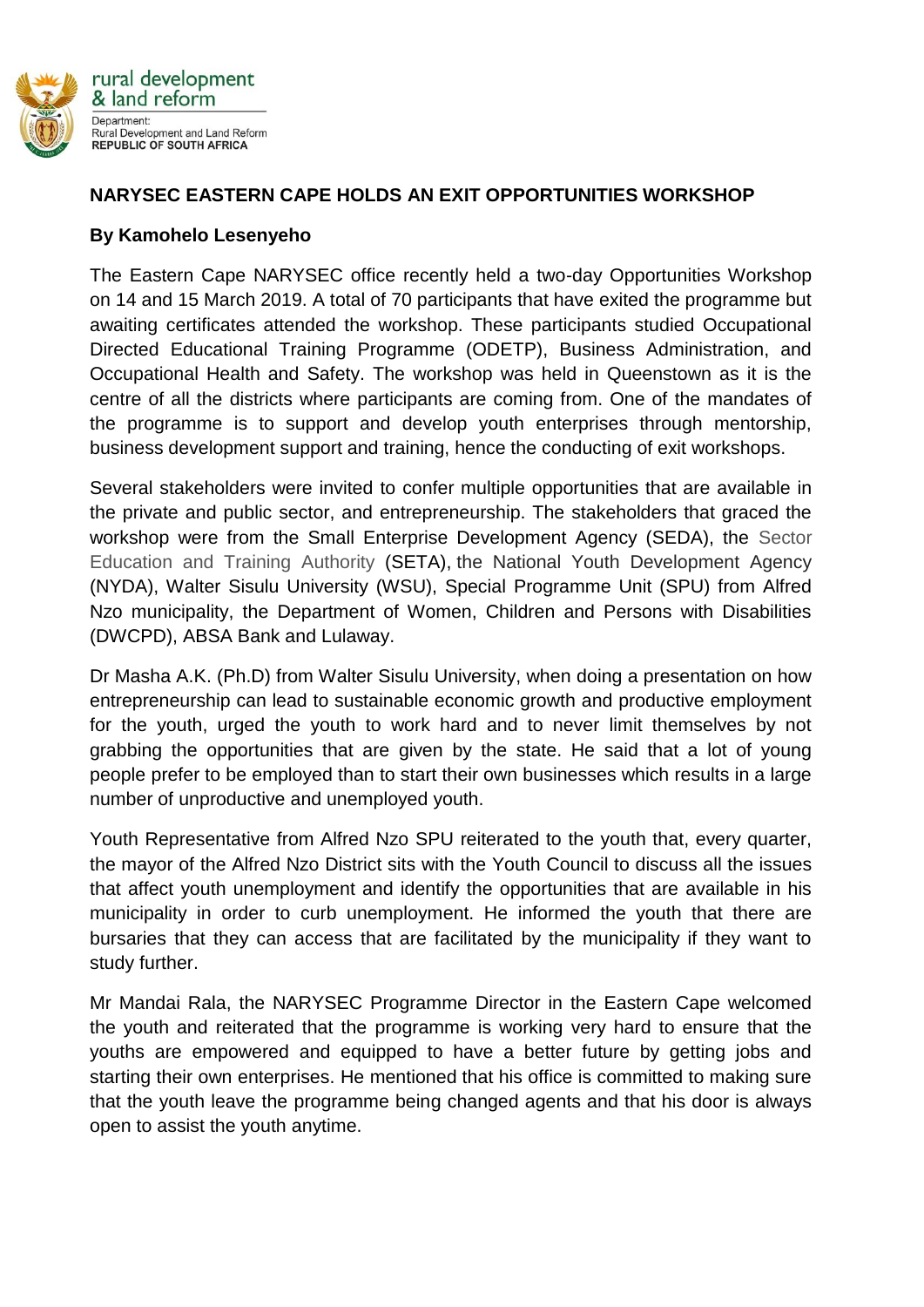Ms Nomaxabiso Peter from Grahamstown, who joined the programme in 2016 and studied Occupational Health and Safety, said that joining the programme was the best decision she has ever made in her life. She indicated that she and other four members formed a poultry corporative that started with only 50 chicks and received funding from Rural Enterprise and Industry Development (REID) to build a structure that is now accommodating over 1000 chicks. She said the business is very profitable and she is happy that while she was in the programme, she was exposed to think out of the box and thought of starting a business with her peers.

The REID Programme of the Department of Rural Development (DRDLR) strives to facilitate development of rural enterprises and industries.

On the last day of the workshop, the participants were taken through work readiness training by Ms Charlene Mpemvana from Lulaway, a recruitment agency that mainly focuses on youth job opportunities.

Participants expressed gratitude for the role that the programme has played in equipping them, not only with the skills they received from college but more for still equipping them past the completion of their 2 years in the programme.



Participants listing attentively at the presentations.